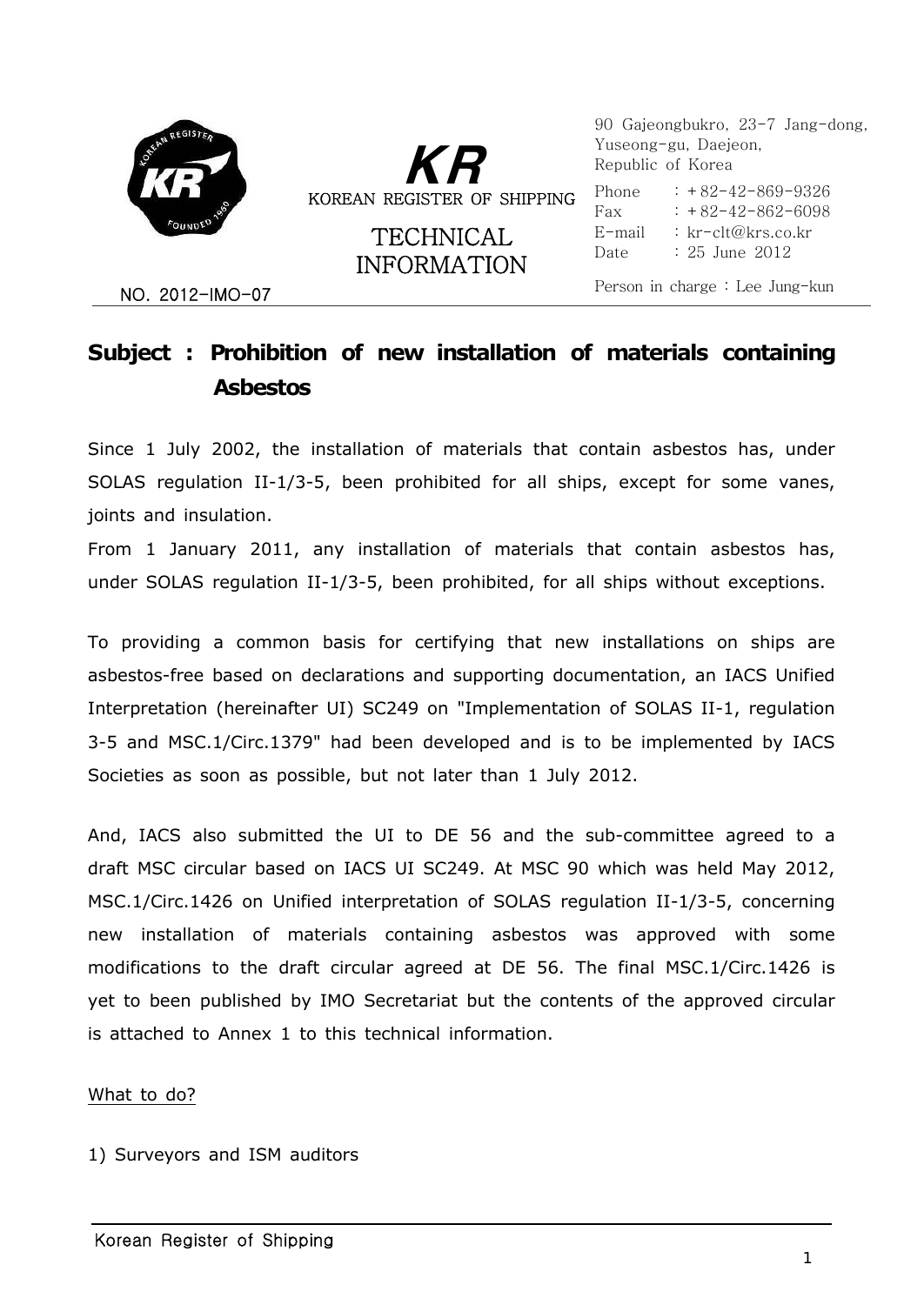#### 1.1) Surveys during construction or conversion

 For the ships keel laid or converted on or after 1 July 2012, surveyor shall review asbestos-free declarations and supporting documentation, for structure, machinery, electrical installations and equipment covered by the SOLAS Convention, which is to be provided by shipyards, repair yards, and equipment manufacturers. (Refer to the indicative list in the Annex 1 to MSC.1/Circ.1426) This review shall be certified by Passenger Ship Safety Certificate, Cargo Ship Safety Construction Certificate or Cargo Ship Safety Certificate. And no additional certificate needs not be issued by KR.

#### 1.2) For existing ships (periodical surveys and ISM audits)

 Material used (i.e. repaired, replaced, maintained or added) as a working part of the ship as per Annex 1 to MSC.1/Circ.1426 which is installed on or after 1 July 2012 is required to be documented with asbestos-free declaration. Surveyor and ISM auditors, in consultation with the Company's nominated person responsible to control asbestos containing material onboard as per the Safety Management System in accordance with MSC/Circ.1045, shall audit this documentation during the periodical SC and SE surveys, and also during the ship's intermediate and renewal verification of SMC.

 This does not preclude the stowage of material which contains asbestos onboard (e.g., spare parts existing on board as of 1 July 2012).

#### 2) Shipbuilders (including repair shipyards)

 For ships constructed on or after 1 July 2012, shipbuilders shall confirm that all materials used for ship's structure, machinery, electrical installations and equipment covered by the SOLAS Convention do not contain asbestos. Shipbuilders shall issue an asbestos-free declaration and provide supporting documents to attending surveyor. Please refer to Annex 3 for a sample format for asbestos-free declaration. Also the MSC circular provides an "Indicative list" of materials which may contain asbestos, taken from resolution MEPC.197(62), Appendix 5, paragraph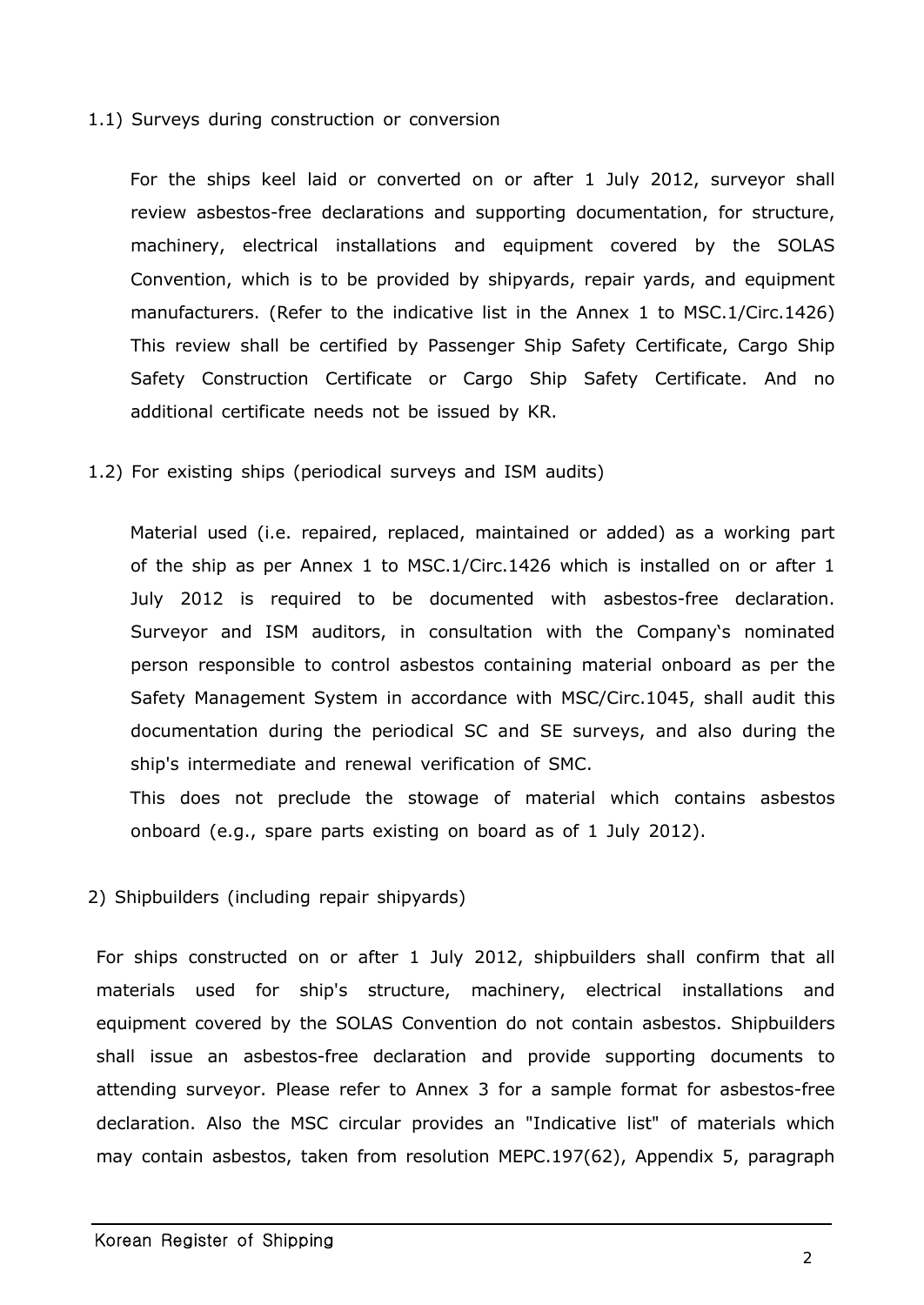2.2.2.1. (Refer to Annex 1 to MSC.1/Circ.1426)

3) Ship Owners or Managers

The Company should make provisions, including the nomination of a responsible person to control the maintenance and monitoring program for asbestos, in their Safety Management System (developed for compliance with the ISM Code) for the maintenance and monitoring of on board materials containing asbestos in line with the provisions of the MSC/Circ.1045.

The Company should implement and control that any material used (i.e., repaired, replaced, maintained or added) as a working part of the ship which is installed on or after 1 July 2012 is required to be documented with an asbestos-free declaration.

Attachment : Annex 1. (Draft) MSC.1/Circ.1426

 Annex 2. Sample format for asbestos-free declaration Annex 3. IACS UI SC249

<End>

 $K, S, Kim$ 

Kim Kyu-seob Executive Vice President Statutory Survey Division

Korean Register of Shipping

Distributions : KR surveyors, KR ISM auditors, ship owners/managers, ship builders

Disclaimer :

Although all possible efforts have been made to ensure correctness and completeness of the contents contained in this information service, the Korean Register of Shipping is not responsible for any errors or omissions made herein, nor held liable for any actions taken by any party as a result of information retrieved from this information service.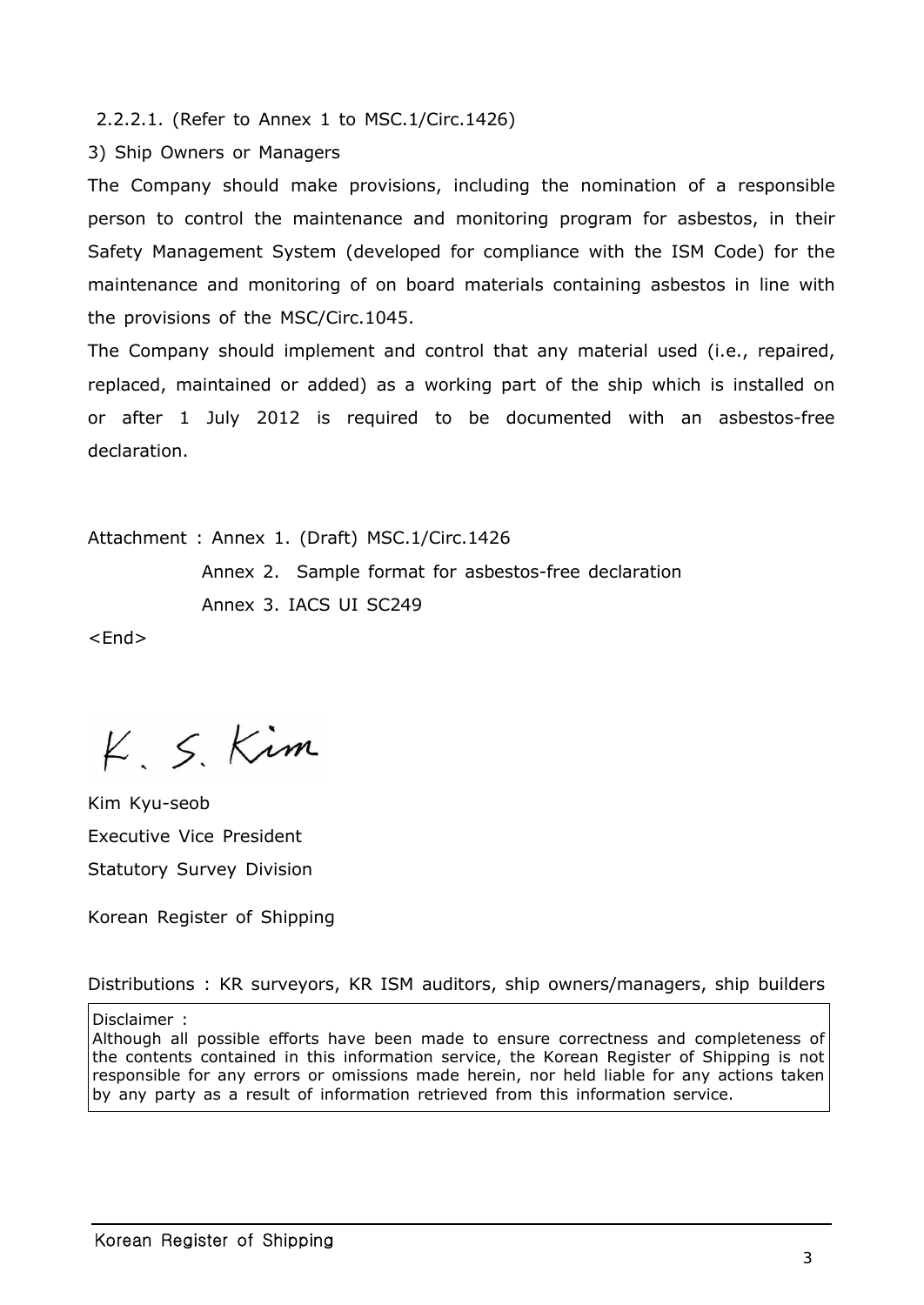# **Annex 1. (Draft) MSC.1/Circ.1426**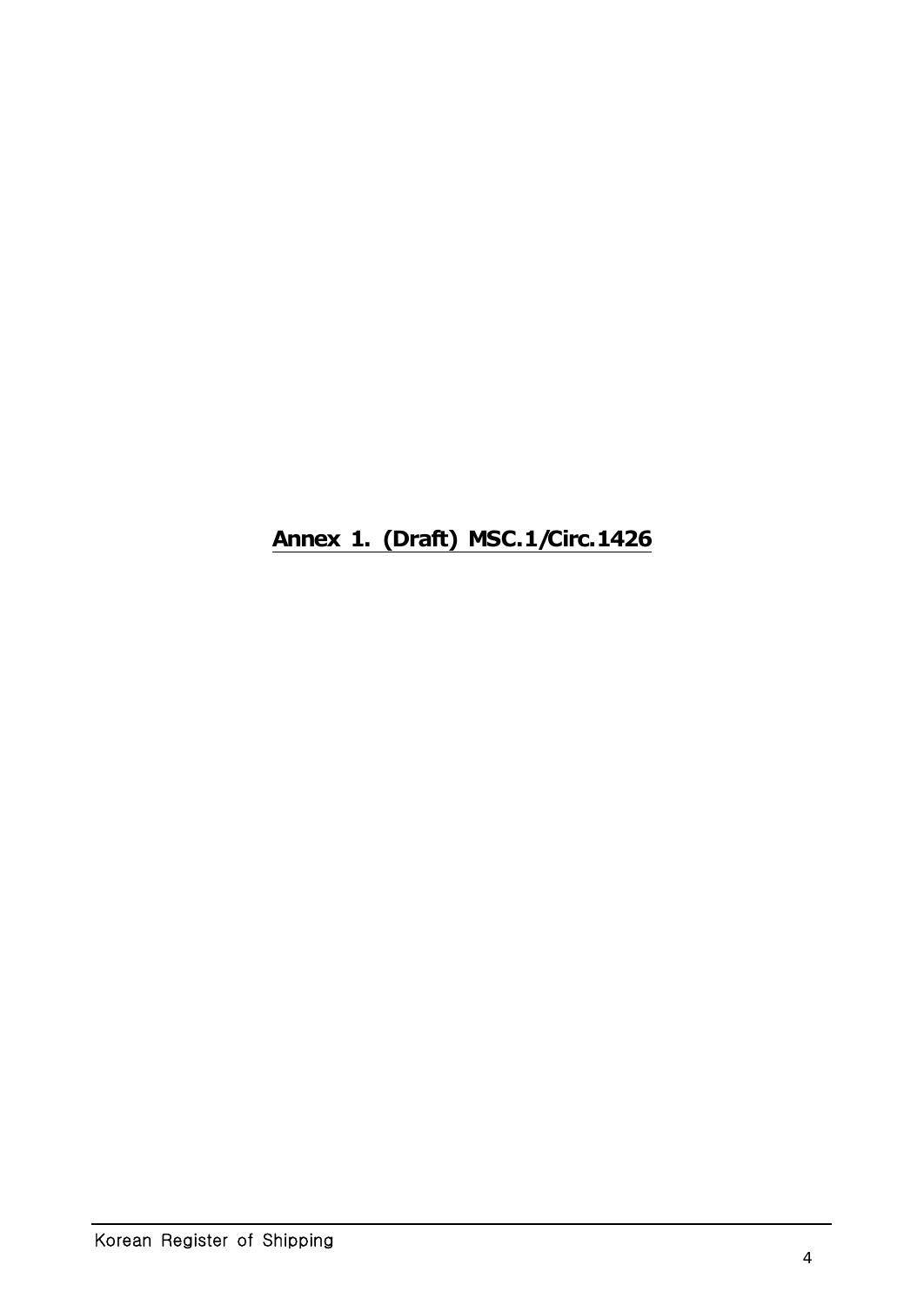#### **UNIFIED INTERPRETATION OF SOLAS REGULATION II-1/3-5**

1. The Maritime Safety Committee, at its ninetieth session (16 to 25 May 2012), with a view to ensuring a uniform approach towards the application of the provisions of SOLAS regulation II-1/3-5, and following a recommendation made by the Sub-Committee on Ship Design and Equipment at its fifty-sixth session, approved the annexed unified interpretation concerning the means by which compliance with SOLAS regulation II-1/3-5 is achieved.

2. In this context, it is recalled that 1 January 2011 was the entry into force date of the amendments to SOLAS regulation II-1/3-5 adopted by resolution MSC.282(86) and the date on which the interpretation of the term "new installation of materials containing asbestos" as contained in MSC.1/Circ.1379 became effective.

3. Member Governments are urged to implement as soon as possible the annexed interpretation when verifying compliance with SOLAS regulation II-1/3-5 and to bring it to the attention of all parties concerned.

#### ANNEX

## **UNIFIED INTERPRETATION ON IMPLEMENTATION OF SOLAS REGULATION II-1/3-5 AND MSC.1/Circ.1379**

#### **Interpretation of SOLAS regulation II-1/3-5**

1. Administrations or recognized organizations acting on their behalf should verify that materials which contain asbestos, as prohibited under SOLAS regulation II-1/3-5, are not installed on ships by reviewing asbestos-free declarations and supporting documentation for the structure, machinery, electrical installations and equipment covered by the SOLAS Convention, which should be provided to the Administration or recognized organization by shipyards, repair yards, and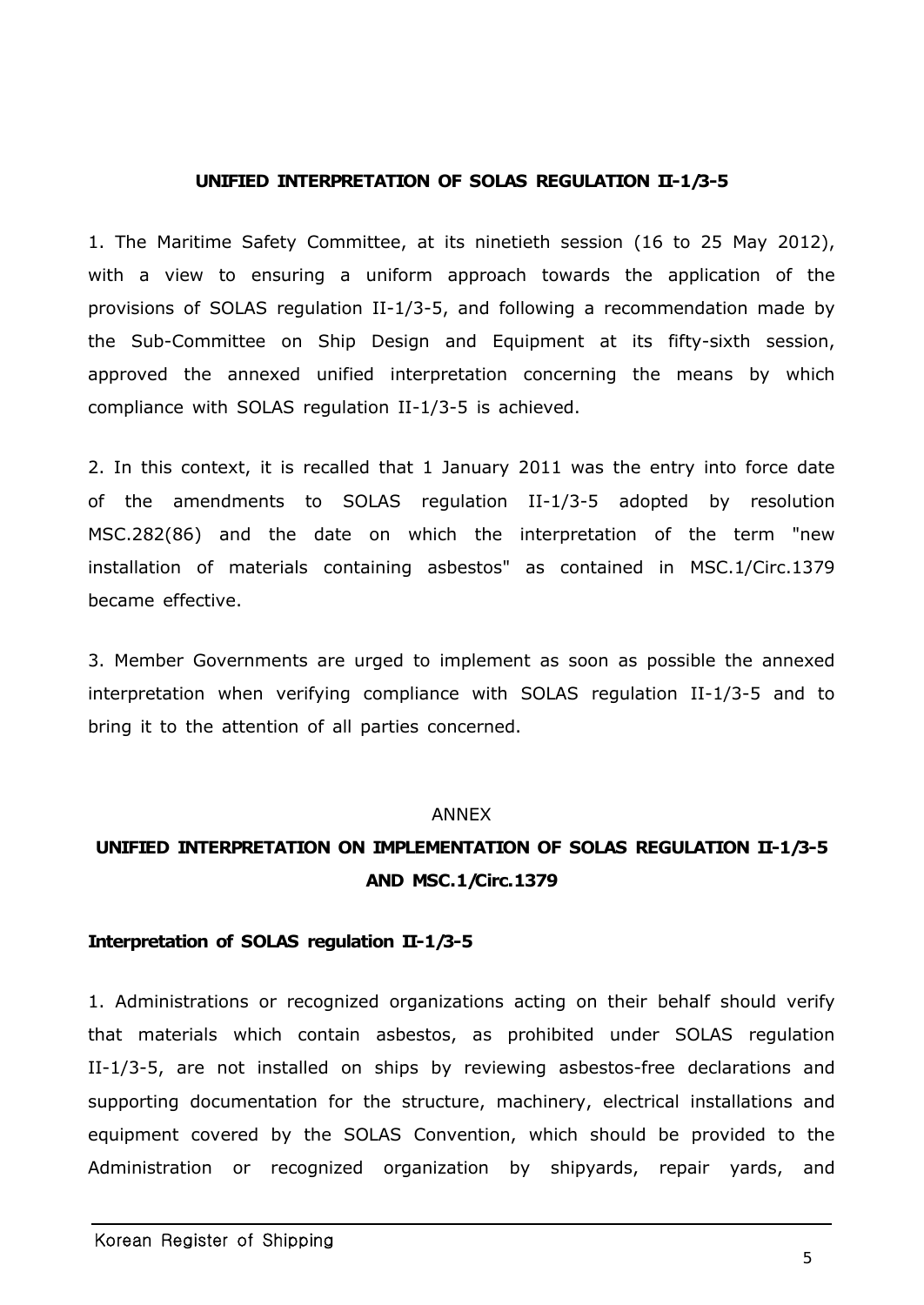equipment manufacturers, taking into account appendix 8 of the *2011 Guidelines for the development of the inventory of hazardous materials* (resolution MEPC.197(62)).

#### **Interpretation of MSC.1/Circ.1379**

2. The phrase "new installation of materials containing asbestos" in MSC.1/Circ.1379:

- .1 means that material used (i.e. repaired, replaced, maintained or added) as a working part of the ship as per the appendix should be documented with an asbestos-free declaration. The Administration or recognized organization should audit this documentation, in consultation with the Company's nominated person responsible to control asbestos-containing material on board as per the Safety Management System in accordance with MSC/Circ.1045, during annual safety construction and safety equipment surveys; and
- .2 does not preclude the stowage of material which contains asbestos on board (e.g. spare parts existing on board as of 1 January 2011).

3. The phrase "should not be permitted to be installed after 1 January 2011 as a working part" in MSC.1/Circ.1379 means that replacement, maintenance or addition of materials which contain asbestos used for the structure, machinery, electrical installations and equipment covered by the SOLAS Convention is prohibited.

| Annex 1 |  |
|---------|--|
|---------|--|

| Structure and/or equipment | <b>Component</b>                                  |
|----------------------------|---------------------------------------------------|
| Propeller shafting         | Packing with low pressure hydraulic piping flange |
|                            | Packing with casing                               |
|                            | Clutch                                            |
|                            | Brake lining                                      |
|                            | Synthetic stern tubes                             |
|                            |                                                   |
| Diesel engine              | Packing with piping flange                        |
|                            | Lagging material for fuel pipe                    |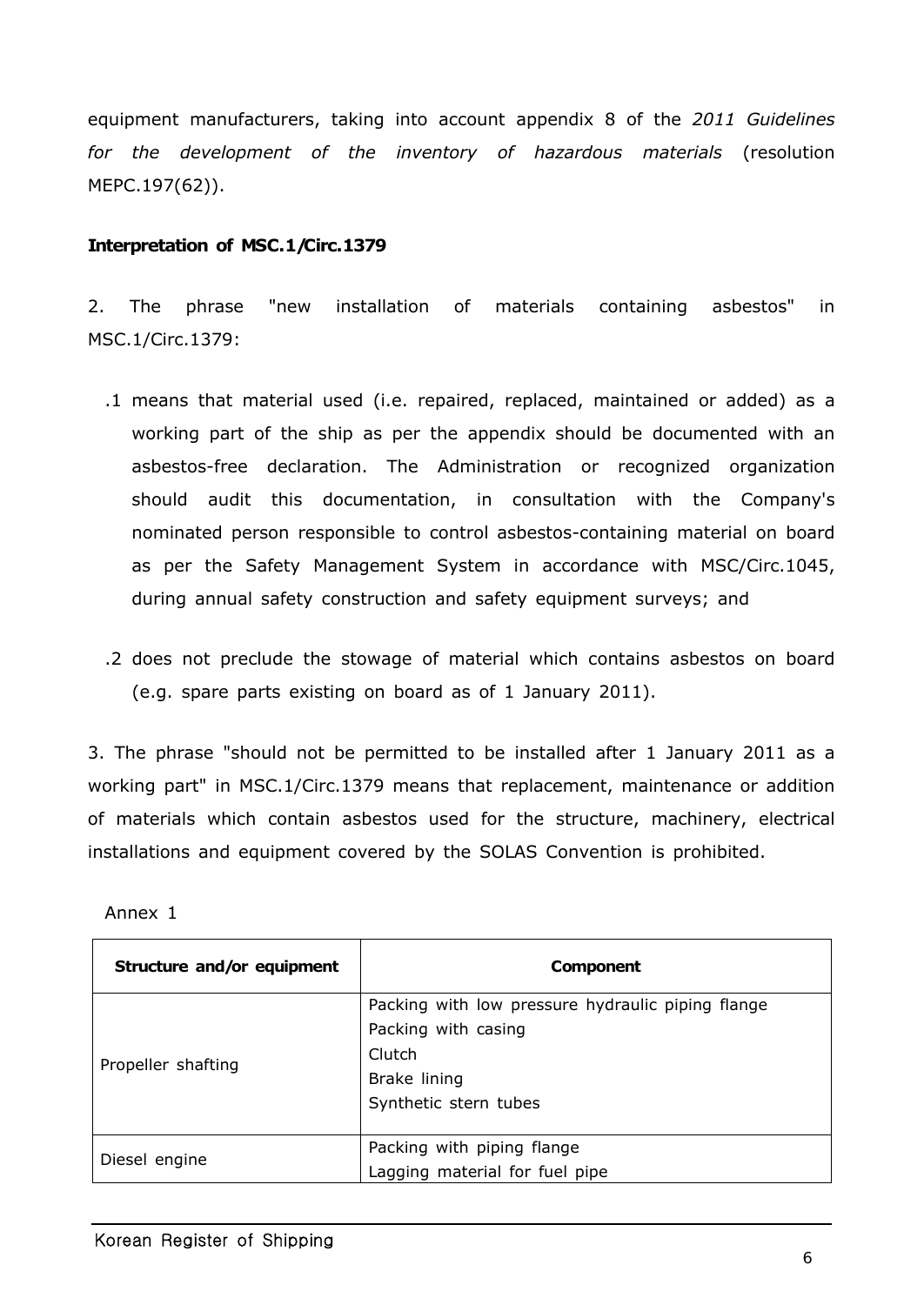|                                  | Lagging material for exhaust pipe                       |
|----------------------------------|---------------------------------------------------------|
|                                  | Lagging material turbocharger                           |
|                                  |                                                         |
|                                  | Lagging material for casing                             |
|                                  | Packing with flange of piping and valve for steam line, |
| Turbine engine                   | exhaust line and drain line                             |
|                                  | Lagging material for piping and valve of steam line,    |
|                                  | exhaust line and drain line                             |
|                                  | Insulation in combustion chamber                        |
|                                  | Packing for casing door                                 |
|                                  |                                                         |
|                                  | Lagging material for exhaust pipe                       |
|                                  | Gasket for manhole                                      |
|                                  | Gasket for hand hole                                    |
| <b>Boiler</b>                    | Gas shield packing for soot blower and other hole       |
|                                  | Packing with flange of piping and valve for steam       |
|                                  | line, exhaust line, fuel line and drain line            |
|                                  | Lagging material for piping and valve of steam line,    |
|                                  | exhaust line, fuel line and drain line                  |
|                                  | Packing for casing door                                 |
|                                  | Packing with manhole                                    |
| Exhaust gas economizer           | Packing with hand hole                                  |
|                                  |                                                         |
|                                  | Gas shield packing for soot blower                      |
|                                  | Packing with flange of piping and valve for steam       |
|                                  | line, exhaust line, fuel line and drain line            |
|                                  | Lagging material for piping and valve of steam line,    |
|                                  | exhaust line, fuel line and drain line                  |
|                                  | Packing for casing door                                 |
|                                  | Packing with manhole                                    |
| Incinerator                      | Packing with hand hole                                  |
|                                  | Lagging material for exhaust pipe                       |
|                                  |                                                         |
|                                  | Packing for casing door and valve                       |
| Auxiliary machinery (pump,       | Gland packing                                           |
| compressor, oil purifier, crane) | Brake lining                                            |
|                                  | Packing with casing                                     |
| Heat exchanger                   | Gland packing for valve                                 |
|                                  | Lagging material and insulation                         |
|                                  |                                                         |
| Valve                            | Gland packing with valve, sheet packing with piping     |
|                                  | flange                                                  |
|                                  | Gasket with flange of high pressure and/or high         |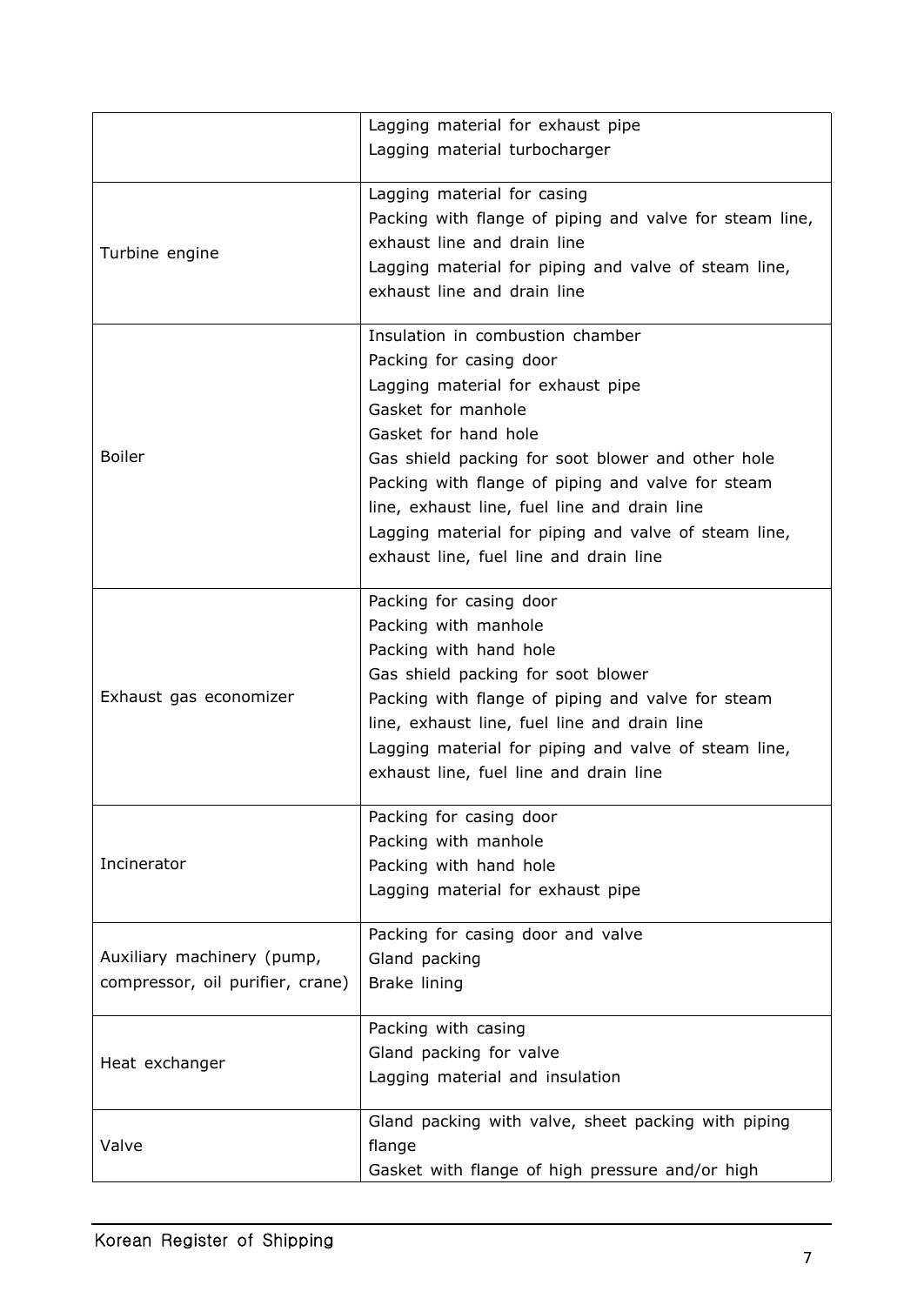|                                                                                                                    | temperature                                                                                                                                                                                                                                                                                                                                                                                                                                                                                                                        |
|--------------------------------------------------------------------------------------------------------------------|------------------------------------------------------------------------------------------------------------------------------------------------------------------------------------------------------------------------------------------------------------------------------------------------------------------------------------------------------------------------------------------------------------------------------------------------------------------------------------------------------------------------------------|
| Pipe, duct                                                                                                         | Lagging material and insulation                                                                                                                                                                                                                                                                                                                                                                                                                                                                                                    |
| Tank (fuel tank, hot water,<br>tank, condenser), other<br>equipments<br>(fuel strainer, lubricant oil<br>strainer) | Lagging material and insulation                                                                                                                                                                                                                                                                                                                                                                                                                                                                                                    |
| Electric equipment                                                                                                 | Insulation material                                                                                                                                                                                                                                                                                                                                                                                                                                                                                                                |
| Ceiling, floor and wall in<br>accommodation area                                                                   | Ceiling, floor, wall                                                                                                                                                                                                                                                                                                                                                                                                                                                                                                               |
| Fire door                                                                                                          | Packing, construction and insulation of the fire door                                                                                                                                                                                                                                                                                                                                                                                                                                                                              |
| Inert gas system                                                                                                   | Packing for casing, etc.                                                                                                                                                                                                                                                                                                                                                                                                                                                                                                           |
| Air-conditioning system                                                                                            | Sheet packing, lagging material for piping and flexible<br>joint                                                                                                                                                                                                                                                                                                                                                                                                                                                                   |
| Miscellaneous                                                                                                      | Ropes<br>Thermal insulating materials<br>Fire shields/fire proofing<br>Space/duct insulation<br>Electrical cable materials<br>Brake linings<br>Floor tiles/deck underlay<br>Steam/water/vent flange gaskets<br>Adhesives/mastics/fillers<br>Sound damping<br>Moulded plastic products<br>Sealing putty<br>Shaft/valve packing<br>Electrical bulkhead penetration packing<br>Circuit breaker arc chutes<br>Pipe hanger inserts<br>Weld shop protectors/burn covers<br>Fire-fighting blankets/clothing/equipment<br>Concrete ballast |

The list above is taken from IMO Resolution MEPC.197(62), Appendix 5, paragraph 2.2.2.1.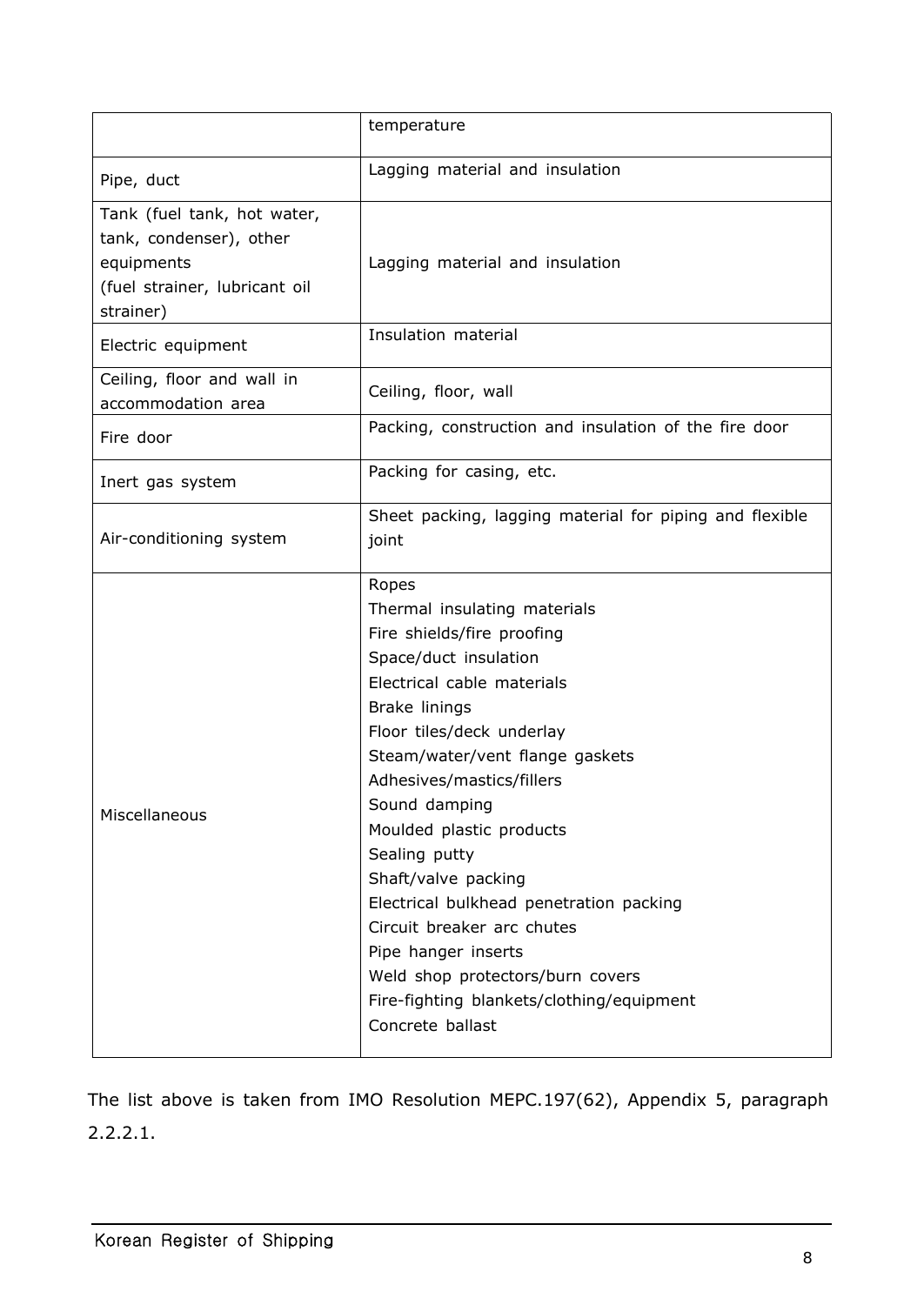**Annex 2. Sample format for asbestos-free declaration**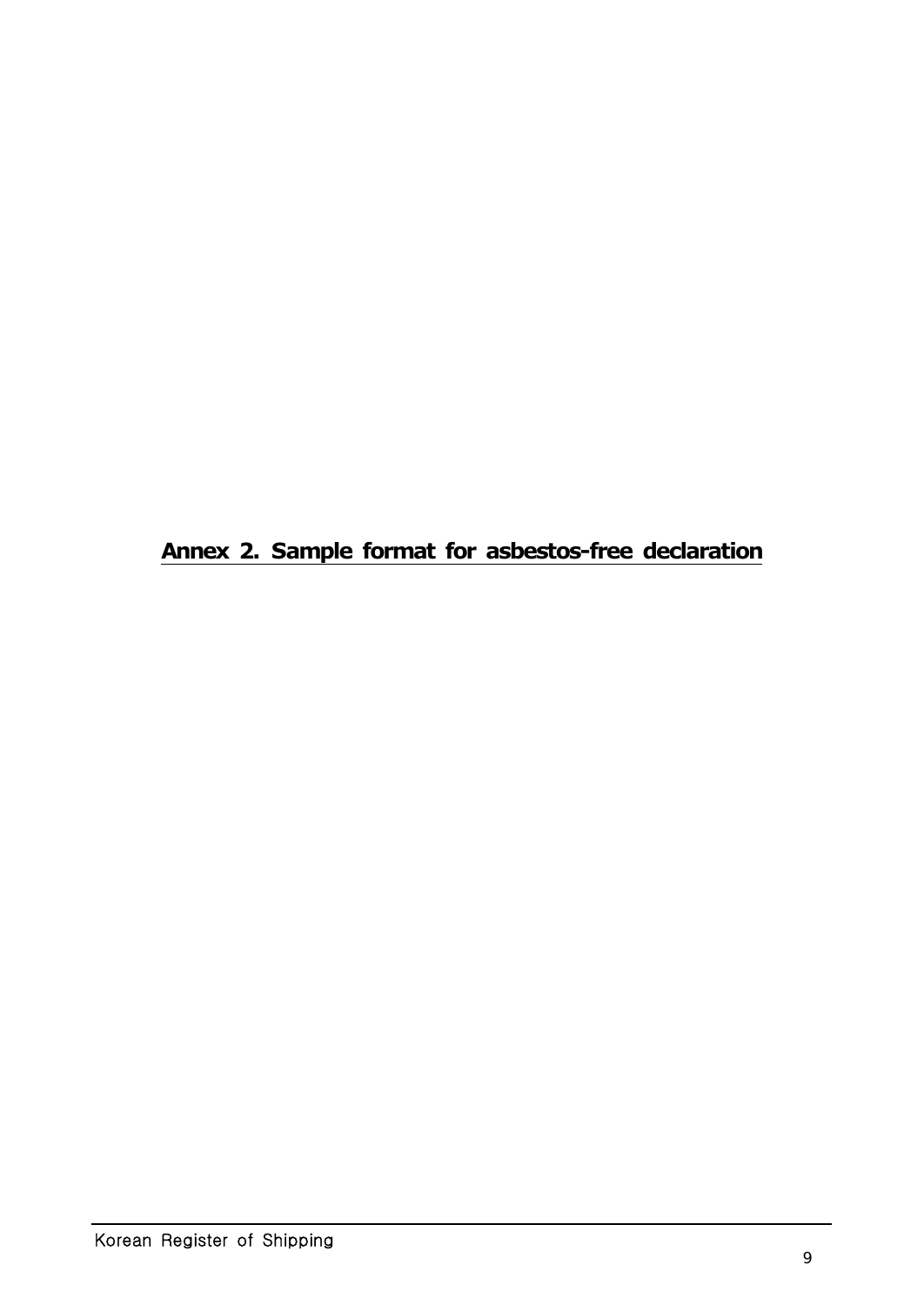#### **Declaration of Conformity**

#### **Asbestos Free Construction in accordance with SOLAS Regulation III/3-5**

This is to declare that;

 (*name of shipyard)* has constructed the following ship in accordance with SOLAS Regulation II-1/3-5 and that therefore the ship does not contain asbestos:

| Hull Construction Number: <u>______________________</u> |  |  |
|---------------------------------------------------------|--|--|
| Date on which keel was laid or                          |  |  |
|                                                         |  |  |
| Date of delivery:                                       |  |  |

This Declaration is based upon the following Requirements and procedures of the shipyard

SOLAS Regulation II-I/3-5, New Installation of Asbestos IMO MSC.1/Circ.1379 ISO 9001 (if applicable) ISO 30007 (if applicable) IMO MSC.1/Circ.1426 Other shipyard relevant internal procedures (to be listed):

Place and date : and the set of the set of the set of the set of the set of the set of the set of the set of the set of the set of the set of the set of the set of the set of the set of the set of the set of the set of the

Shipyard's representative

(Name, position, title)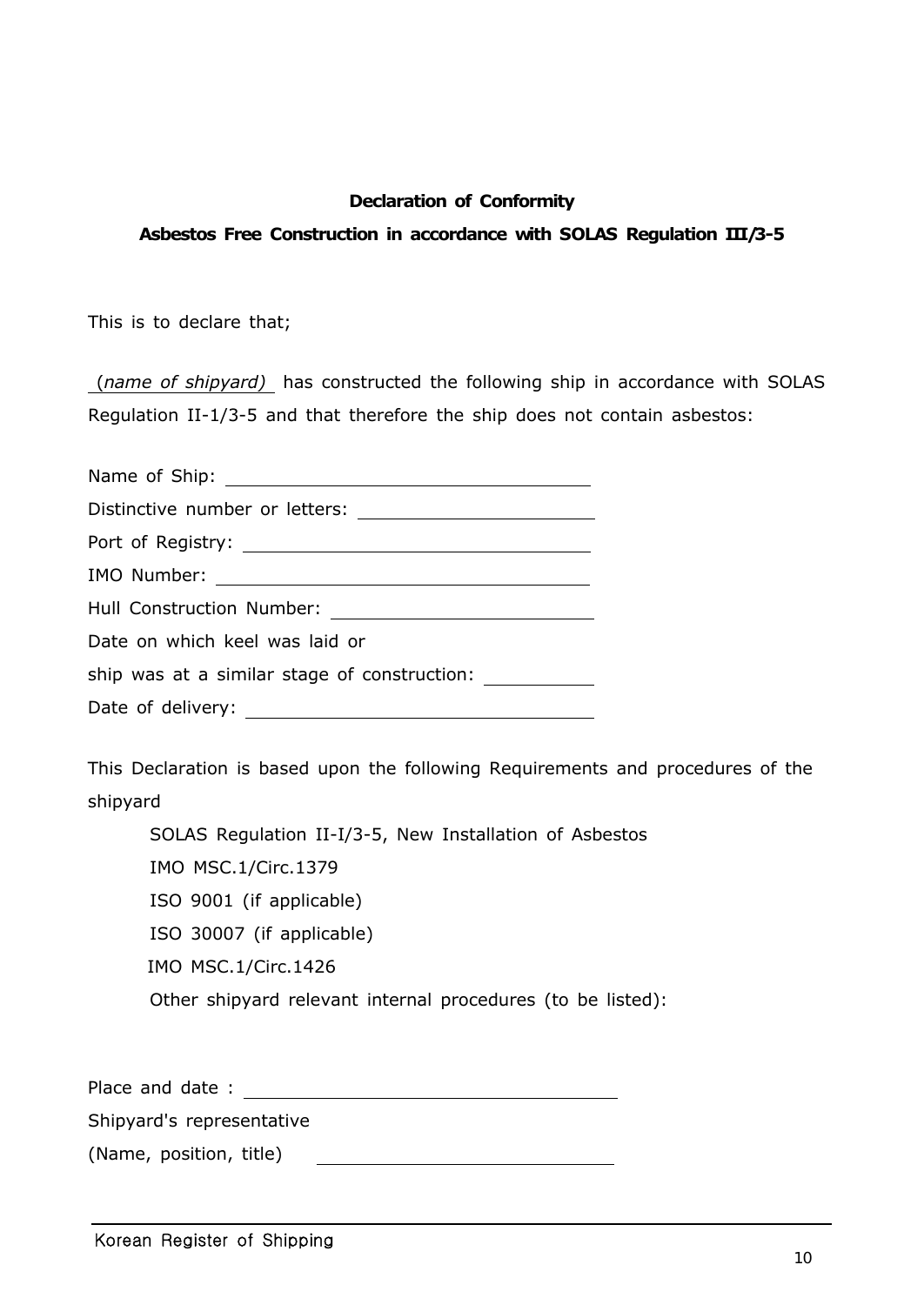**Annex 3. IACS UI SC 249 (Corr.1)**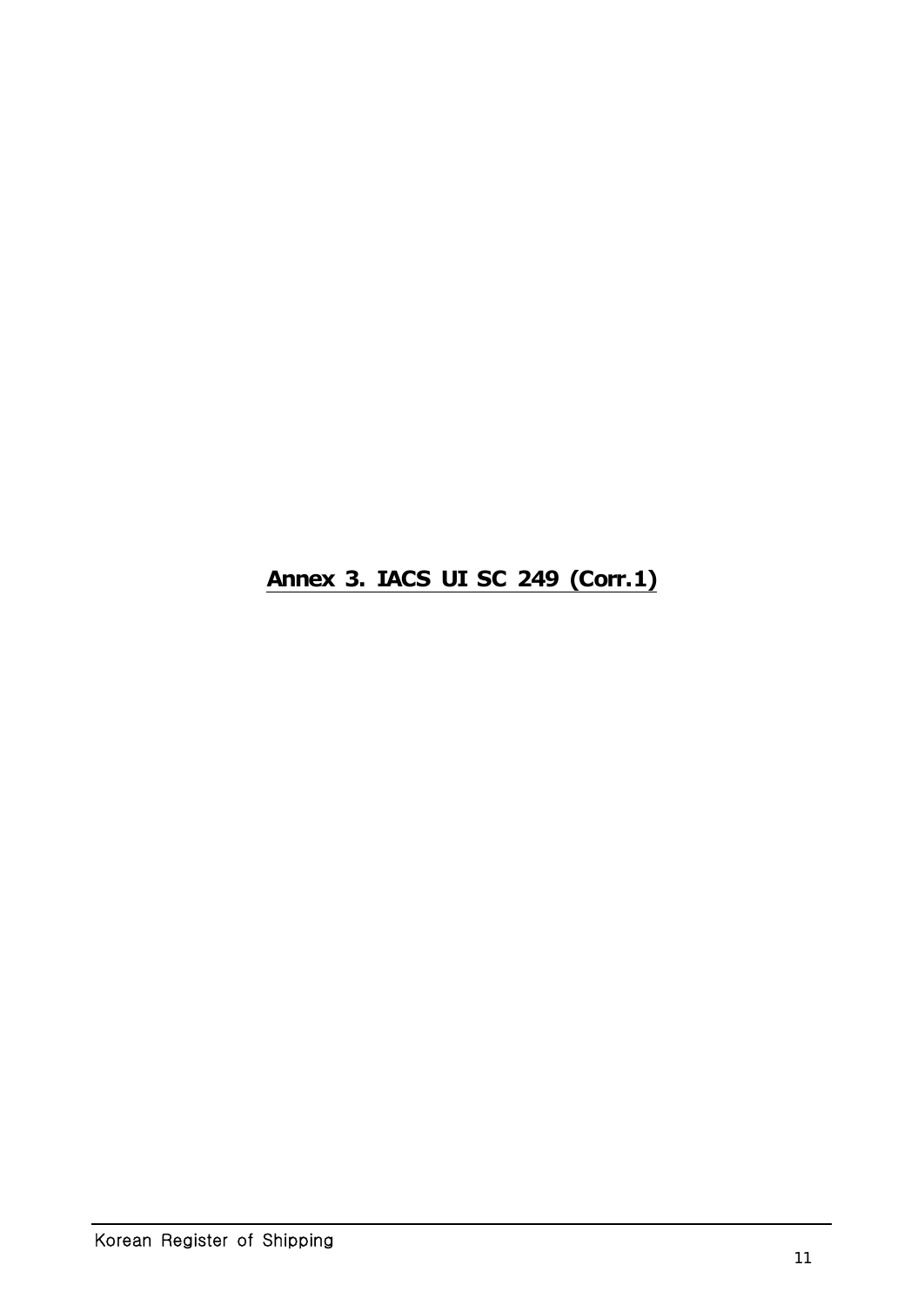#### **SC 249** (Oct 2011) (Corr.1 Apr 2012)

# **Implementation of SOLAS II-1, Regulation 3-5 and MSC.1/Circ.1379**

### **SOLAS Chapter II-1, Regulation 3-5**

*"From 1 January 2011, for all ships, new installation of materials which contain asbestos shall be prohibited."*

#### **MSC.1/Circ.1379**

*"In the context of this regulation, new installation of materials containing asbestos means any new physical installation on board. Any material purchased prior to 1 January 2011 being kept in the ship's store or in the shipyard for a ship under construction, should not be permitted to be installed after 1 January 2011 as a working part."*

#### **Unified Interpretations**

#### **SOLAS II-1, Regulation 3-5**

1. Verification that *"new installation of materials which contain asbestos"* under SOLAS II-1/3-5 is not made on ships requires the Recognized Organization to review asbestos-free declarations and supporting documentation, for the structure, machinery, electrical installations and equipment covered by the SOLAS Convention, which is to be provided to the Recognized Organization by shipyards, repair yards, and equipment manufacturers for:

- new construction (keel laid, or at a similar stage of construction, on or after 1 July 2012);
- conversions (contract date for the conversion or, in the absence of a contract, the date on which the work identifiable with the specific conversion begins) on or after 1 July  $2012$

NOTE:

This UI is to be implemented by IACS Societies as soon as possible, but not later than 1 July 2012.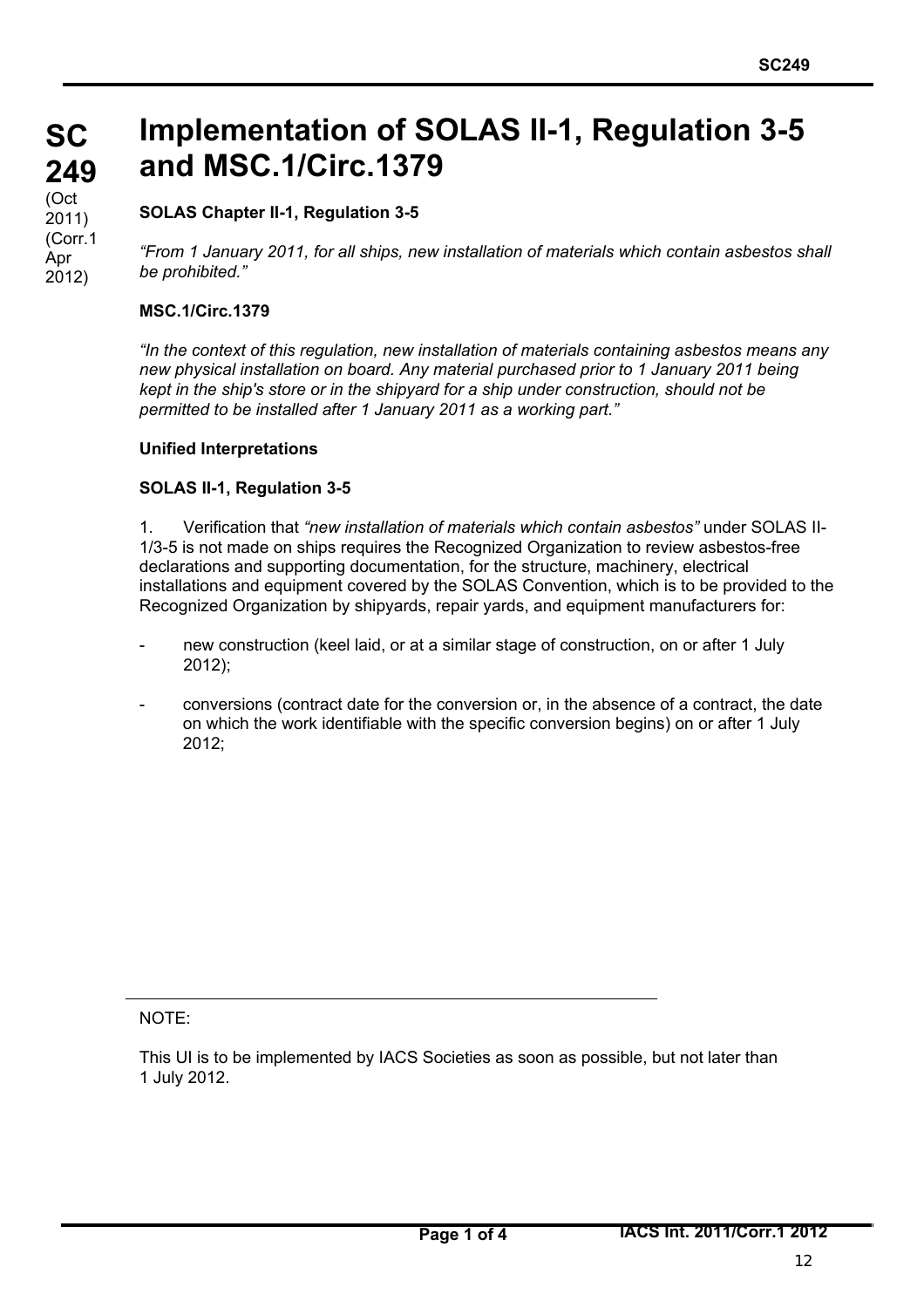#### **MSC.1/Circ.1379**

**SC**

**249** (cont)

2. The phrase *"new installation of materials containing asbestos"* in MSC.1/Circ.1379:

- means that material used (i.e., repaired, replaced, maintained or added) as a working part of the ship as per Annex 1 which is installed on or after 1 July 2012 is required to be documented with an asbestos-free declaration. The Recognized Organization will, in consultation with the Company's nominated person responsible to control asbestoscontaining material onboard as per the Safety Management System in accordance with MSC/Circ.1045, audit this documentation during annual safety construction and safety equipment surveys; and
	- does not preclude the stowage of material which contains asbestos onboard (e.g., spare parts existing on board as of 1 July 2012).

3. The phrase *"should not be permitted to be installed after 1 January 2011 as a working part"* in MSC.1/Circ.1379 means that replacement, maintenance or addition of materials used for the structure, machinery, electrical installations and equipment covered by the SOLAS Convention which contain asbestos is prohibited.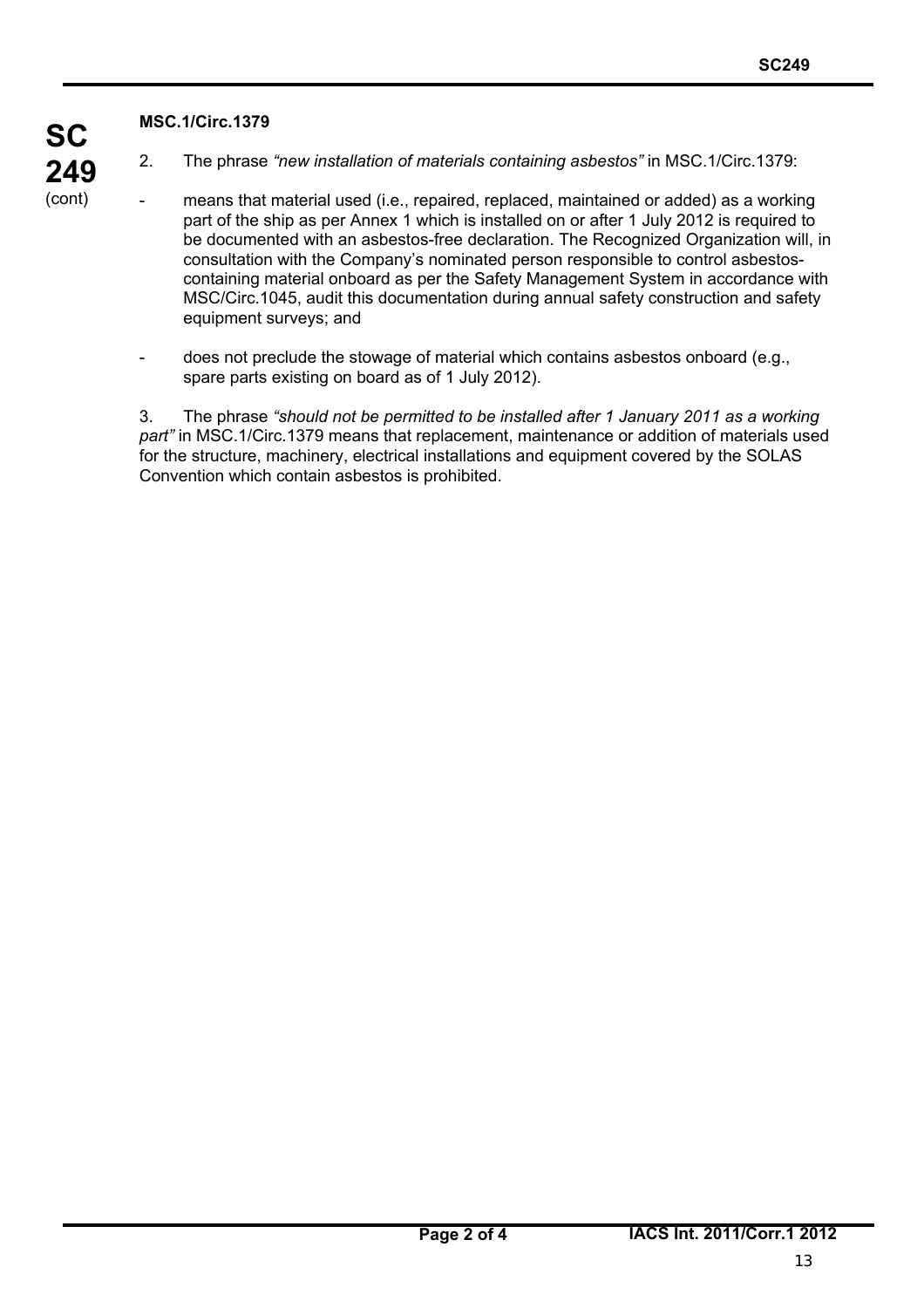## **SC 249** (cont)

#### **Annex 1**

| <b>Structure and/or equipment</b>                              | Component                                                                                                                                                                                                                                                                                                                                                                                                  |
|----------------------------------------------------------------|------------------------------------------------------------------------------------------------------------------------------------------------------------------------------------------------------------------------------------------------------------------------------------------------------------------------------------------------------------------------------------------------------------|
| Propeller shafting                                             | Packing with low pressure hydraulic piping flange<br>Packing with casing<br>Clutch<br><b>Brake lining</b><br>Synthetic stern tubes                                                                                                                                                                                                                                                                         |
| Diesel engine                                                  | Packing with piping flange<br>Lagging material for fuel pipe<br>Lagging material for exhaust pipe<br>Lagging material turbocharger                                                                                                                                                                                                                                                                         |
| Turbine engine                                                 | Lagging material for casing<br>Packing with flange of piping and valve for steam line,<br>exhaust line and drain line<br>Lagging material for piping and valve of steam line,<br>exhaust line and drain line                                                                                                                                                                                               |
| <b>Boiler</b>                                                  | Insulation in combustion chamber<br>Packing for casing door<br>Lagging material for exhaust pipe<br>Gasket for manhole<br>Gasket for hand hole<br>Gas shield packing for soot blower and other hole<br>Packing with flange of piping and valve for steam<br>line, exhaust line, fuel line and drain line<br>Lagging material for piping and valve of steam line,<br>exhaust line, fuel line and drain line |
| Exhaust gas economizer                                         | Packing for casing door<br>Packing with manhole<br>Packing with hand hole<br>Gas shield packing for soot blower<br>Packing with flange of piping and valve for steam<br>line, exhaust line, fuel line and drain line<br>Lagging material for piping and valve of steam line,<br>exhaust line, fuel line and drain line                                                                                     |
| Incinerator                                                    | Packing for casing door<br>Packing with manhole<br>Packing with hand hole<br>Lagging material for exhaust pipe                                                                                                                                                                                                                                                                                             |
| Auxiliary machinery (pump,<br>compressor, oil purifier, crane) | Packing for casing door and valve<br>Gland packing<br><b>Brake lining</b>                                                                                                                                                                                                                                                                                                                                  |
| Heat exchanger                                                 | Packing with casing<br>Gland packing for valve<br>Lagging material and insulation                                                                                                                                                                                                                                                                                                                          |